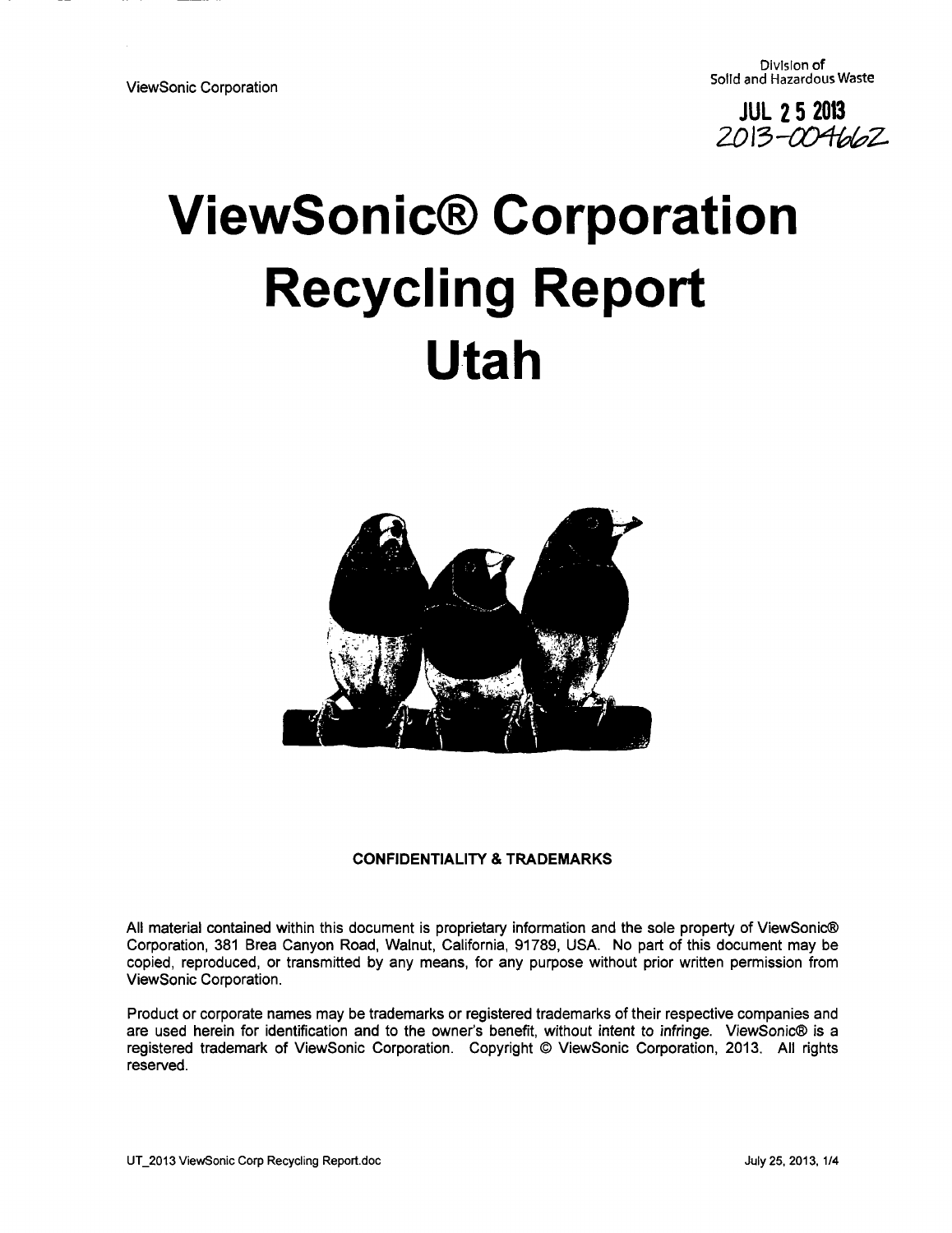#### **1.0 Requirements for the Recycling Report**

This Report has been prepared to support the requirements of the state with regard to the collection and reuse of computer monitors. ViewSonic recognizes that the State requires a manufacturer of computer monitors with a diagonal screen size of 4 inches or greater (CRT, LCD, Plasma), televisions, desktop/notebook computer, peripherals and other covered electronic devices ("CEDs"), shall develop and submit to the Department a Report for the collection, recycling or reuse of CEDs produced by the manufacturer. This Recycling Report made to comply with Producer Responsibility Law, Consumer Fee law, and States' Take Back Program where ViewSonic recognizes the responsibility of collection, transportation, recycling, refurbishing and re-use of retired end-of-life electronic waste so they do not end up in our landfills. Go Green with ViewSonic, please visit http://www.viewsonic.com/us/companv/qreen/goqreen-with-viewsonic

ViewSonic recognizes its responsibility for its products, upon receipt at consolidation facilities in the State, as paying the cost of handling and recycling of ViewSonic's share of the household waste stream (including the pro rata share of orphan waste) from receipt at the point of consolidation.

ViewSonic also recognizes that it shall implement and finance the implementation of this Report for the collection and recycling or reuse of computer monitors, televisions, desktop/notebook computer, peripherals and other covered electronic devices produced by ViewSonic and generated as waste by end-user households in the State. ViewSonic reserves the right to review and approve any collective recovery Report.

#### **2.0 Take Back Recycling Program**

For any electronic product, at the end of its lifespan, ViewSonic is committed to promote greener living and ensure that they do not end up in our landfills. ViewSonic has established a recycling program for our customers, to properly manage e-waste by partnering with state approved local recyclers, where applicable.

All electronic parts and e-waste collected by our recycling partner(s) will be recycled or reused in a manner that complies with federal, state, and local law. ViewSonic will not dispose covered devices in landfills or transfer covered devices to recycling facilities that dispose of covered devices in landfills other than necessary incidental disposal in de minimis amounts. ViewSonic contracts with collectors and recyclers that comply with all local, state, and federal regulations, utilize R2/RI0S and/or eSteward standards in the recyclers' operations, and do not allow violation of laws when importing or exporting environmentally sensitive materials throughout final disposition. In addition, ViewSonic routinely audit our Authorized Repair Centers to ensure that they continually, properly process all e-waste.

To recycle Covered Electronic Devices ("CEDs"), such as monitors, TV's, desktop computers, laptops, and peripherals. ViewSonic is happy to provide a Take Back program for customers for the following brand names:

| <b>Brands</b>     | CED's            | $T\mathbf{V}$ 's | Computer | Laptop | <b>Keyboard/Mouse</b><br><b>Peripherals</b> |
|-------------------|------------------|------------------|----------|--------|---------------------------------------------|
| <b>ViewSonic®</b> |                  |                  |          |        | $\mathbf{v}$ **                             |
| <b>Optiquest®</b> | $X^{\star\star}$ |                  |          |        |                                             |
| CyberVision™      | $X**$            |                  |          |        |                                             |
| <b>Utobia</b>     | <b>Y</b> xx      |                  |          |        |                                             |

**Note:** 

\*\* Products are no longer in production.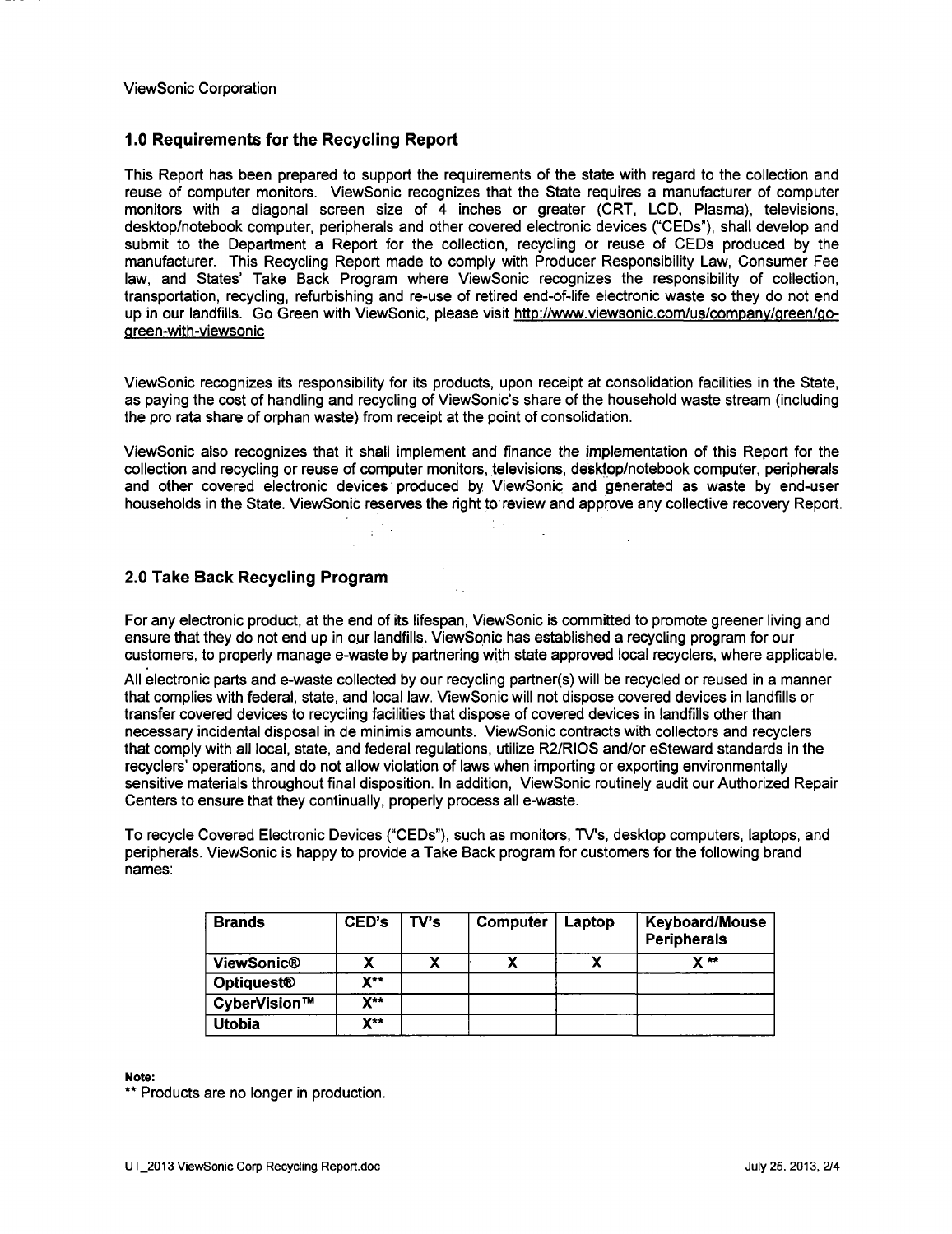All ViewSonic products contain "ViewSonic" or ViewSonic Finch Bird logo; product packages are labelled with "ViewSonic", which can easily be identified as our brand name.

Consumers can visit our website, http://www.viewsonic.com/us/company/green/recycle-program/recycleprogram, to recycle CEDs at no cost where available and in accordance to state requirements, made available as part of the Take Back program.

Consumers can visit ViewSonic Green page to obtain a free shipping return label by filling out a form via our website, http://www.viewsonic.com/us/company/green/recycle-program/label. ViewSonic and recycling partners collect and recover all ViewSonic CEDs under the Take Back program. Here is how the program works:

- 1. Visit http://www.viewsonic.com/us/company/green/recycle-program/recycle-program for a free shipping label.
- 2. Consumer fills out requested information via online Recycling Return Label Request form.
- 3. An email with a shipping label will be sent to the requestor.
- 4. Consumer may look up closest drop off location through a link of FedEx Office.
- 5. The consumer is to pack the end-of-life product in a box, affix the shipping label and drop off to the closest location.

FedEx offers three types of FedEx drop-off locations and they are widely available throughout the US. Consumers can easily find the nearest location via http://fedex.com/Dropoff/start

Should consumers have any questions or need assistance in our recycling program, they can contact ViewSonic Inside Sales at toll free number: (888) 881 -8781 or recvcleplus@viewsonic.com

#### **3.0 Implementation and financing of ViewSonic's Recycling Program**

Brief Description of the Program: ViewSonic provides several options for customers to recycle electronics in the U.S where applicable state imposed recycling laws have been established:

Manufacturer Group Plan - ViewSonic has adopted a manufacturer group plan to finance the transportation, collection and recycling of covered electronic devices ("CEDs") and TV's under various ewaste state laws, where applicable.

State Plan - ViewSonic will work with the States in the collection of orphan units from end-user household waste, which are received at the States' approved consolidators. CEDs will be shipped to one of ViewSonic's nearest recycling partners, which are either located within the State or in a State in close proximity.

Take Back Program - ViewSonic implemented the Take Back Program according to States laws, where applicable. Please visit our Green page for details: http://www.viewsonic.com/us/companv/qreen/recvcleproqram/recvcle-proqram

ViewSonic has partnered with multi-faceted recycling and asset management companies to properly manage end-of-life electronics. We have thousands of locations throughout the United States and Canada to support your recycling need.

In addition, if you are located within the state of California, simply click on the following link to visit CalRecycle's e-waste website and find your nearest recycler location: www.erecvcle.org/search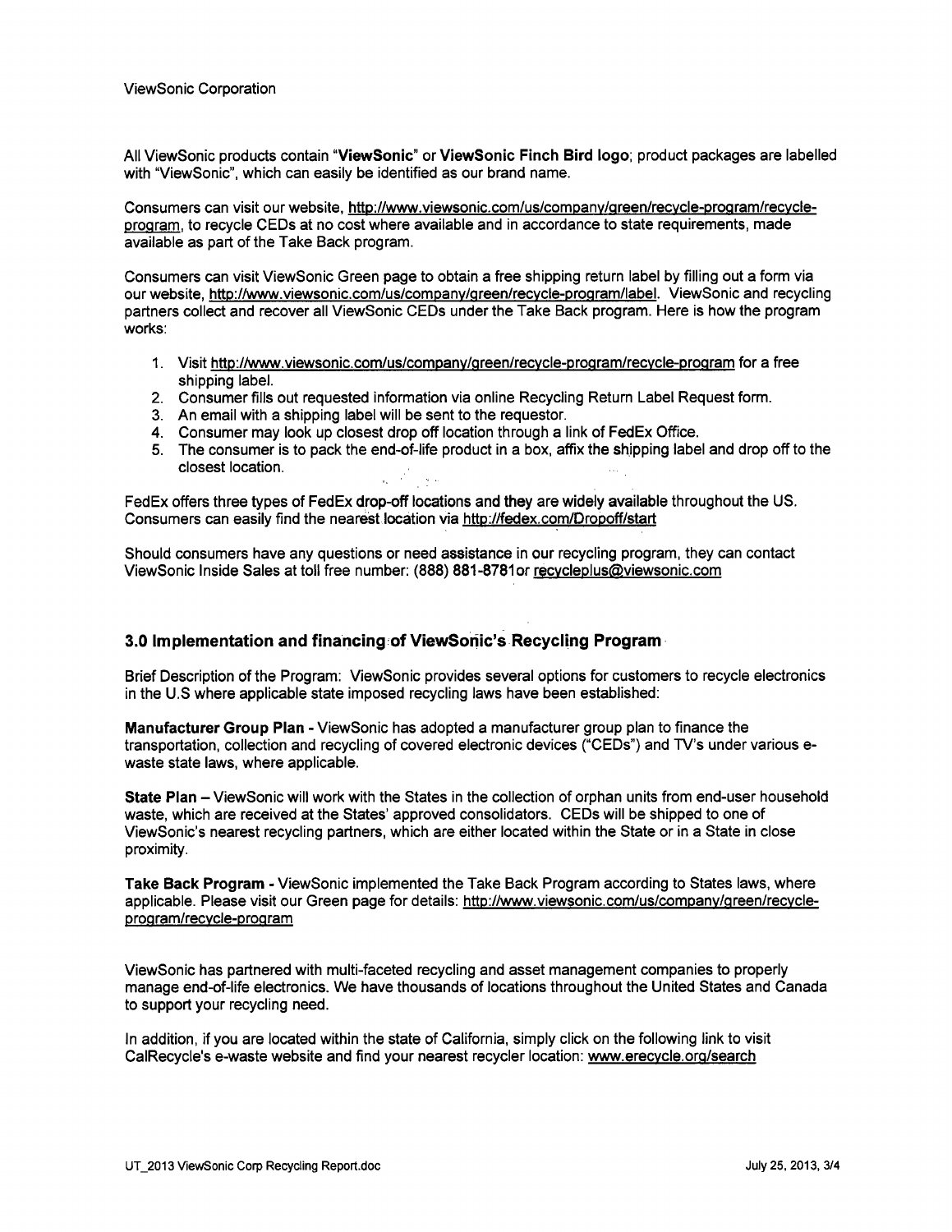### **4.0 ViewSonic Green Program**

ViewSonic respects the environment and encourages green living. The increasing volume of garbage in our landfills is a worldwide problem. ViewSonic Corporation is committed to put forth maximum effort to be a responsible corporate and community citizen to promote a greener and cleaner environment. ViewSonic will continue to produce energy saving, mercury-free, less plastic and electricity consumption products that reduce environmental impact; our LED monitors that are designed thinner and lightweight, which equates to less waste-generating packaging and lower fuel cost in transit. In addition, ViewSonic products meet EPA and RoHS standards on PBDEs (restricted use of flame retardants containing polybrominated diphenyl ethers).

All ViewSonic LCD and LCD TVs are made with plastic that can be recycled at the end of life and our brown craft packages are made with recycled cartons. We encourage our customers to respect the environment and put effort into working and living green. ViewSonic's recycling website, as listed in all Product User's Manuals are:

USA & Canada:

http://www.viewsonic.com/us/company/green/recycle-program/recycle-program http://www.viewsonic.com/us/company/areen/recovered/recovered/recovered/recovered/recovered/recovered/recovere<br>Proaram-proaram-recovered areas and the contract of the contract of the contract of the contract of the contra

Europe: http://www.viewsoniceurope.com/uk/kbase/article.php?id=639

Taiwan: http://recycle.epa.gov.tw/recycle/index2.aspx

At ViewSonic, we respect the environment and put great effort into sustainable living and green business practices. Customers can visit our green page for corporate responsibility at http://www.viewsonic.com/us/companv/green/responsible

#### **Contact Information**

ViewSonic's recycling program and questions, please direct inquiry to

Ms Frances Chan frances.chan@viewsonic.com ISO & Environmental Compliance Manager ViewSonic Corporation (909) 444-8940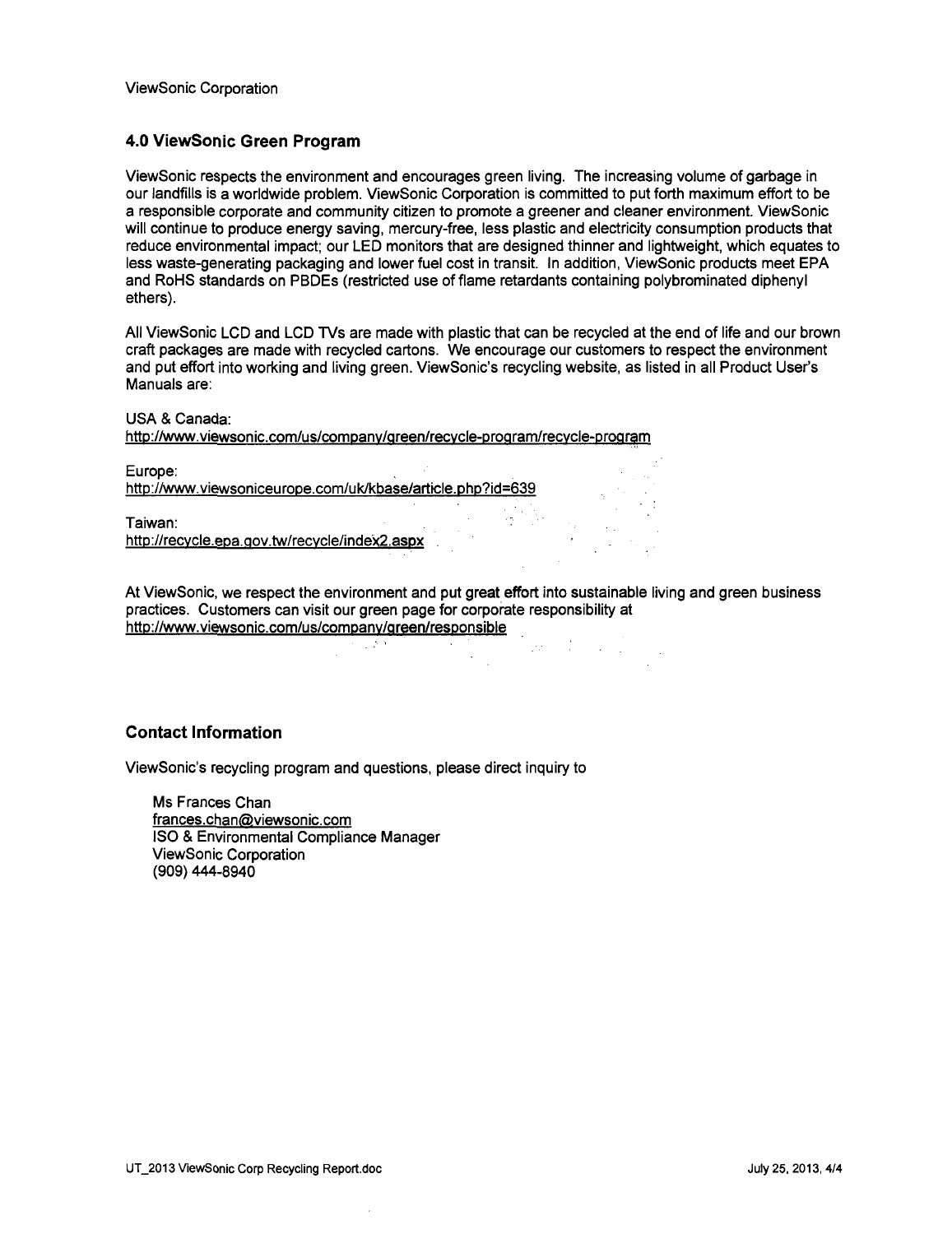

Patrick Sheehan <psheehan@utah.gov>

## **RE-SUBMITTAL: ViewSonic 2013 Manufacturer Report**

Frances Chan <Frances.Chan@viewsonic.com> Thu, Jul 25, 2013 at 2:39 PM

To: Patrick Sheehan <psheehan@utah.gov>

Cc: Rose Yang <Rose.Yang@viewsonic.com>, Carlee Christoffersen <CCHRISTOFFERSEN@utah.gov>

Hi Patrick,

Yes, you have our consent to make necessary copying and scanning of our report. Thank you for checking with us. We did not know how would the Department handle the report. I apologize if caused any inconvenience.

Best Regards,

Frances Chan

ISO & Environmental Compliance Manager

909-444-8940



This email and any attachment are intended only for use by the addressee(s) and may contain confidential information. If you receive this e-mail in error, please e-mail or call 800-888-8583 to advise the sender of a transmission error and delete the message and any attachments and any printouts.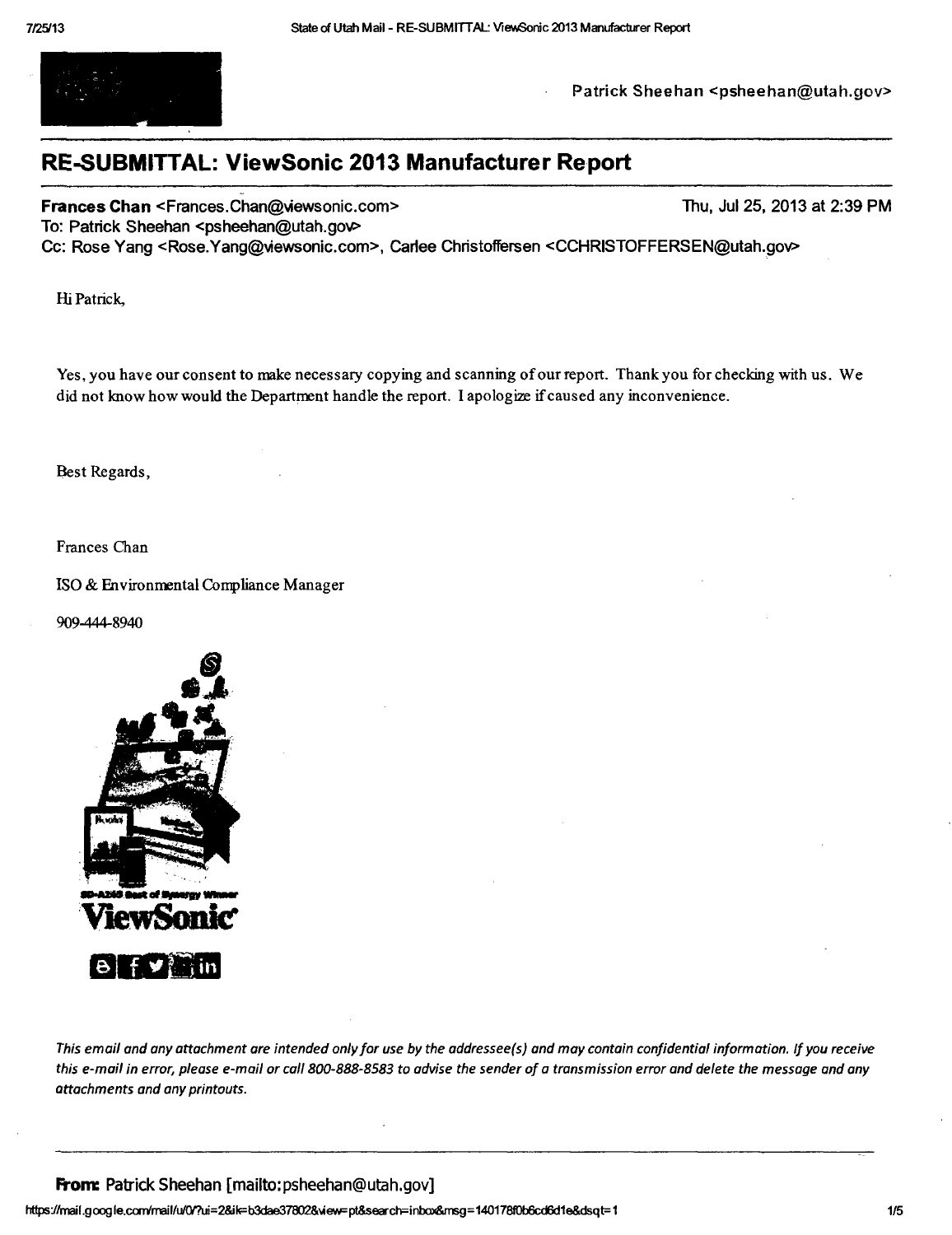Sent: Thursday, July 25, 2013 12:17 PM To: Frances Chan Cc: Rose Yang; Carlee Christoffersen Subject: Re: RE-SUBMITTAL: ViewSonic 2013 Manufacturer Report

Frances,

I'm sorry to write back again, but I think we may still have an issue with the 1st paragraph under the "Confidentialty & Trademarks" section. It states that it may not be "...copied, reproduced, or transmitted by any means...without prior written permission..."

We will be copying and scanning this document. Do we have your permission to do that?

Thanks, Pat

Patrick Sheehan

Utah Division of Solid and Hazardous Waste

801-536-0248

psheehan@utah.gov

http://www.hazardouswaste.utah.gov/

Disclaimer:

Statements made in this e-mail do not constitute the official position of the Director of the Division of Solid and Hazardous Waste. If you desire a statement of the Director's position, please submit a written request to this office, on paper, including copies of documents relevant to your request.

On Thu, Jul 25, 2013 at 12:51 PM, Frances Chan <Frances.Chan@viewsonic.com> wrote:

Hi Patrick,

Yes, it was stated incorrectly, sorry about the confusion. Here is a revised copy for our annual report. Thank you. Yes, it was stated incorrectly, sorry about the confusion. Here is a revised copy for our annual report. Thank you.

Best Regards,

Frances Chan

ISO & Environmental Compliance Manager ISO & Environmental Compliance Manager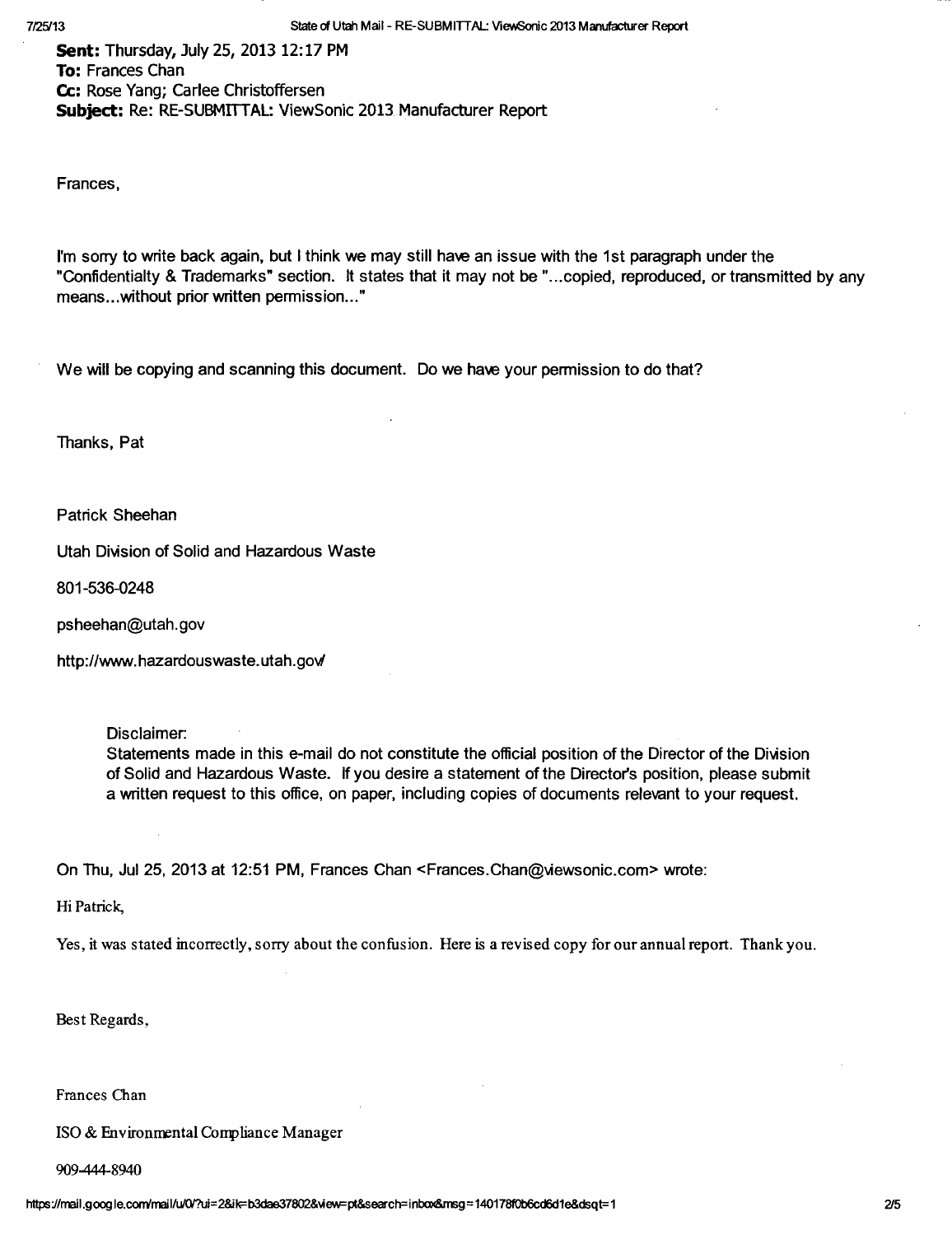

This email and any attachment are intended only for use by the addressee(s) and may contain confidential information. If you receive this e-mail in error, please e-mail or call 800-888-8583 to advise the sender of a transmission error and delete the message and any attachments and any printouts.

From: Patrick Sheehan [mailto:psheehan@utah.gov] Sent: Thursday, July 25, 2013 11:36 AM To: Frances Chan Cc: Rose Yang; Carlee Christoffersen Subject: Re: ViewSonic 2013 Manufacturer Report

Hi Frances,

I did receive your report - thank you for submitting that, However, before processing this, I need to clarify a few things and ask you how you would like to proceed.

Your report states that the document is Proprietary and Confidential. Is this correct?

If we need to treat this as Proprietary and Confidential, then we will have to go through a process to determine if it meets our standards for that status. If you feel that this is not proprietary and confidential, then you can either respond to this email and tell me that (and we will process the report and your email verification), or you could resubmit your report without the proprietary and confidential labels, and then we will process that version.

Thanks, Pat.

Patrick Sheehan